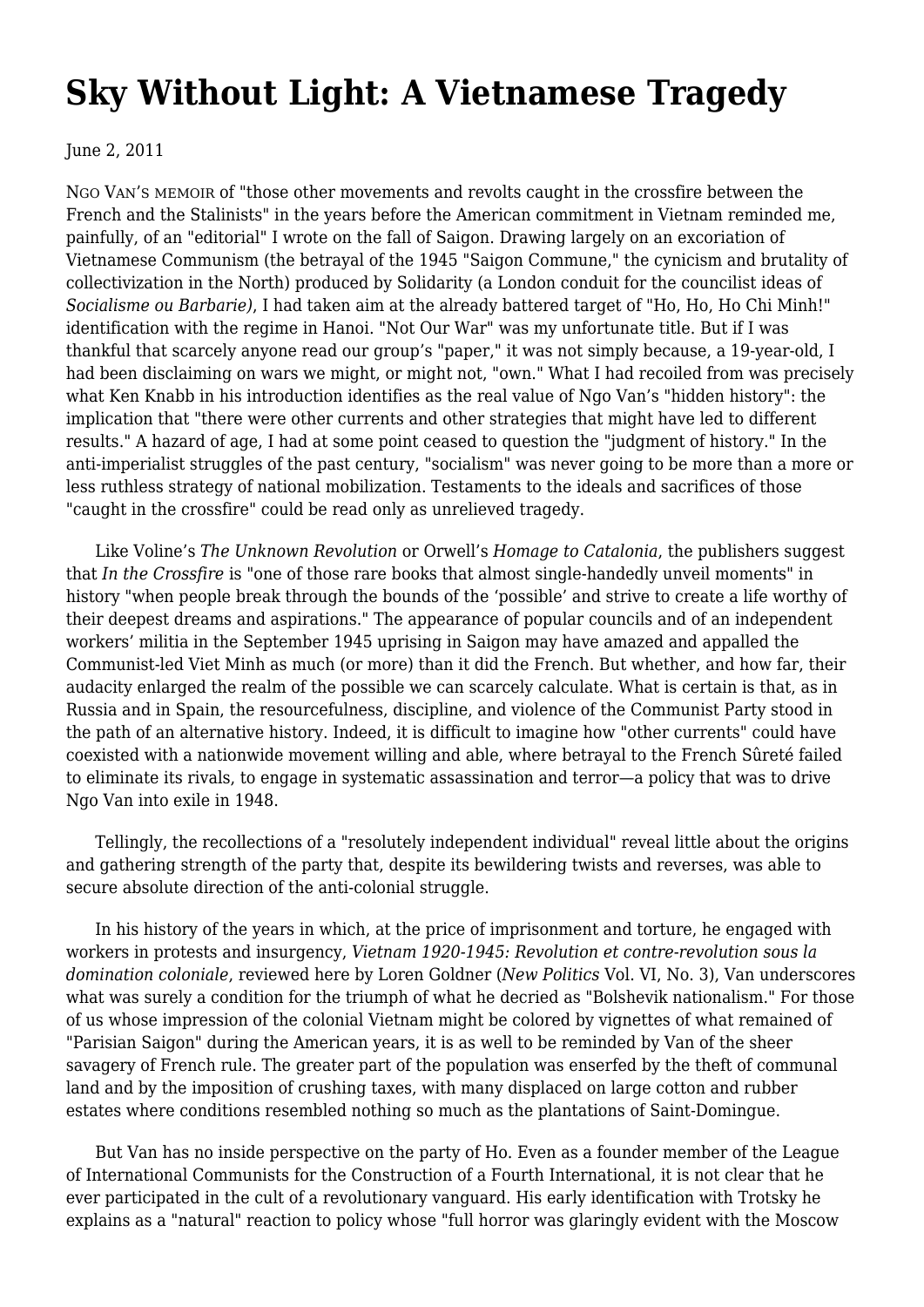Trials" (on which, "with a sense of urgency," he wrote a pamphlet in Vietnamese). Once in France, where he found "new allies in the factories and elsewhere" including anarchist and Poumist refugees from Spain "who had gone through parallel experiences," Van "permanently distanced" himself "from Bolshevism-Leninism-Trotskyism," and from "anything," he believed, "that might turn into a machine," anything that could be seen as "embryonic forms of the state," or "the nucleus of a new ruling class."

 At the same time, while in Vietnam, Van had only limited access to developments in the Viet-Minh/Communist heartlands to the north. This is painfully clear when in August 1945 he and his comrades find they have "no way of finding out what was happening" following reports that in the Hongai-Campha coal region north of Haiphong 30,000 workers (under the indifferent gaze of the defeated Japanese) had elected councils to run mines, public services and transport, and were applying the principle of equal pay. (For this revolutionary commune, Van remains the only source of reference I can find on the web, whether in English or in French).

### **Confronting an Elephant**

IN VIETNAM Van's activism was confined to the far-south region of his peasant birth, encompassing Saigon and the Delta. In "Cochinchina" French rule had the distinction of being direct and, sensitive to political shifts in Paris, of being punctuated by periods of relative liberalization. It was a circumstance that allowed Van's comrades to secure, if briefly, what was denied the Communists in the north: an independent electoral mandate. In April 1939, in a poll for the Colonial Council, the whole "united workers and peasants" slate was elected, trouncing both the Stalinists and bourgeois Constitutionalists alike.

 In "Annam" and, in the far north, "Tonkin," the French govern8ed under the nominal authority of the Emperor [Bao Ðai,](http://en.wikipedia.org/wiki/B%E1%BA%A3o_%C4%90%E1%BA%A1i) and through the traditional agency of Confucian scholar-gentry. Noting an "irresistible and persuasive" comparison with China, this is the distinction critical to William Duiker's understanding of *The Communist Road to Power in Vietnam* (1996). As in Vietnam, in China the early Communist leadership drew heavily on intellectuals descended from the rural scholar gentry of the interior, while the pioneers of constitutional nationalism (and Duiker might have added, of the labor, and other democratic, movements later suppressed by the nationalist Kuomintang) tended to be from the more commercial, more "Westernized," coastal south.

 In Vietnam, as in China, Communism presented itself as a root and branch rejection of Confucianism, condemned for its ritualism, inherent conservatism and resistance to change. Yet Duiker argues many were to find the new ideology "congenial" precisely because of its similarities with the teachings of the old Master: "the belief in one truth, embodied in quasi-sacred texts"; in "an anointed elite, trained in an all-embracing doctrine and responsible for leading the broad masses and indoctrinating them in proper thought and behavior"; in "the subordination of the individual to the community"; and in the perfectibility, through corrective action, of human nature (all of which, he suggests, were in some manner present in the aura of the new Master, Chi Minh, "the bringer of light," "Uncle Ho"). Vietnamese Marxism developed, in effect, as a kind of "reformed Confucianism" revised to meet "the challenges of the modern era" and, not least among these, of total mobilization in the struggle for national independence and state power.

 Against a revolutionary movement that could redeploy these elements traditional to the exercise of control and authority in Vietnamese society, it hard to see how Van was to make headway with polemics against a "judicial farce" in Moscow, or the intrigues of the Laval-Stalin pact. Van broke with comrades who for four years to 1937 (when most of the leadership of the then Communist Party of Indochina was either abroad, with Ho, or in prison) cooperated with Stalinists on a Frenchlanguage paper, *La Lutte*, and in elections to the Saigon City Council. Yet Van and his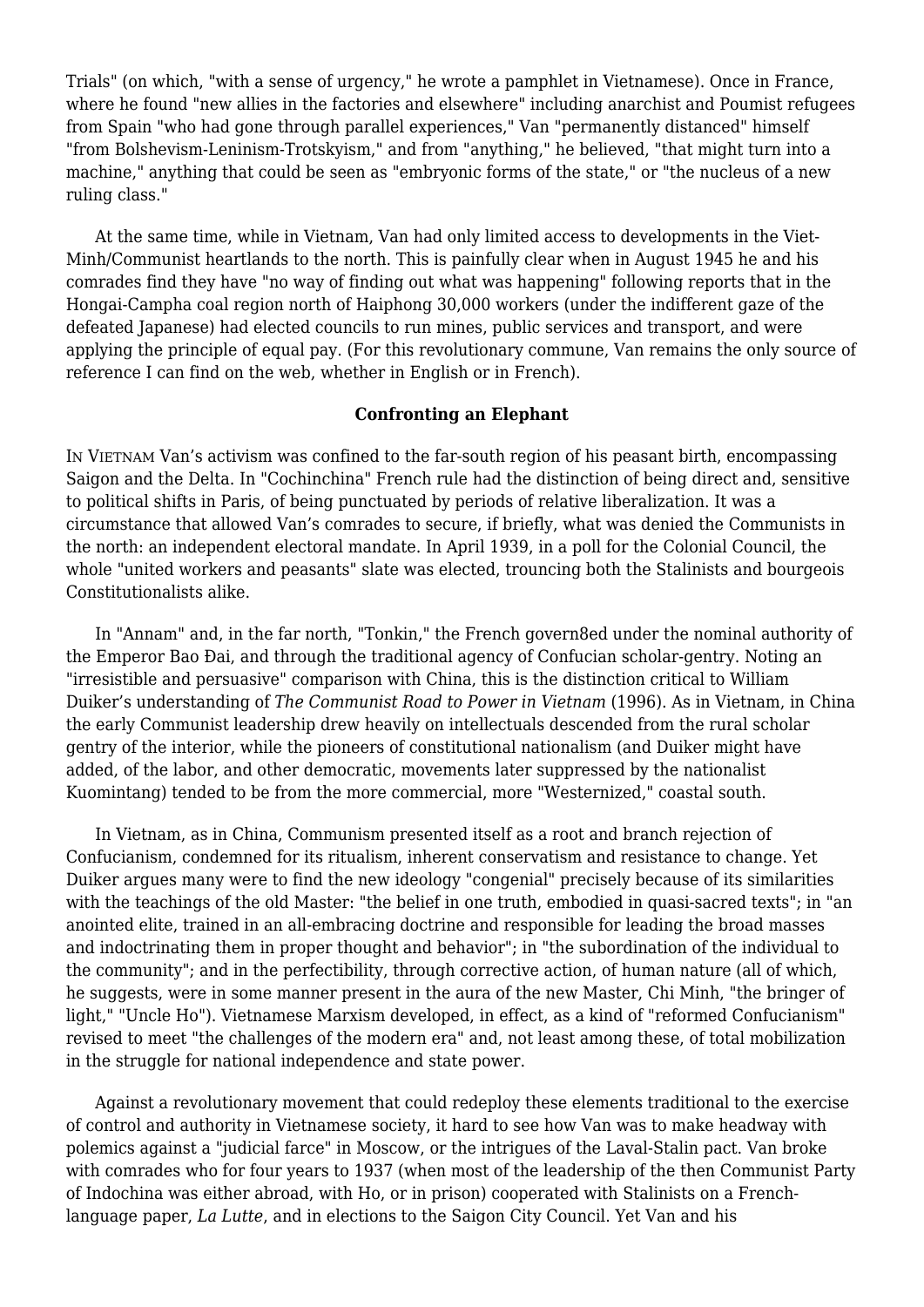internationalist League seemed powerless to respond to an organization that, clearly, drew on exceptional reserves in sustaining its "line"—committing workers to "national salvation" and suppressing, where it failed to preempt, an independent awakening of the peasantry. While convinced of the need to eliminate the Trotskyites (survivors of the *La Lutte* group were among the first victims of Viet Minh terror in 1945), we can imagine Ho and his command dismissing them in the spirit of Prosecutor Vishinsky's condemnation of the Old Bolsheviks, as "little dogs yapping at an elephant."

## **Internationalism in an Anti-Colonial Struggle**

FOR VAN, the call to "permanent revolution" was above all a refusal to accord precedence to the demands of national unity, in deference to which the Vietminh denounced as "treason" "premature" challenges to the property and rights of landlords and employers. It was the same principle, elevating class over nation that he was to see reversed again in exile — in May '68. Van objected to the Communists unfurling the tricolor next to the red banner his co-workers had raised over their factory gate: "the flag of the Communards should not be associated with the flag of Versailles," with the colors under which "the bourgeoisie has exploited the workers" and "enslaved the peoples of Africa and Asia." Yet Van seems to have had few illusions about the immediate appeal of proletarian internationalism, whether in France or in Vietnam.

 Goldner accounts the spectacular results of the '39 Cochinchina Council elections "the only instance prior to 1945 in which the politics of 'permanent revolution' oriented to worker and peasant opposition to colonialism won out, however ephemerally, against the Stalinist 'stage theory' in a public arena." Van is less convinced.

 The "Workers and Peasants" slate had triumphed at a point when, placed by the Comintern under the tutelage of the French Communist Party (of which Ho, in Paris, had been a founding member), the party in Vietnam had dropped out of, and behind, the broad front of nationalist opinion. In deference to Stalin's continuing courtship of a French alliance, its "Democratic Front" candidates had to support the colonial government's campaign for the defense of French Indochina against the Japanese. Hence, Van suggests, the "the paradox" of revolutionaries being elected "by a suffrage based on income tax": as the Stalinist organization in Saigon split, his comrades rode a wave of protest against the new "war taxes."

 Van's account also invites us to reevaluate the significance of the so-called "Saigon Commune." Following the Japanese surrender in August 1945, Trotskyists paraded the streets under the banner "Land to the Peasants! Factories to the Workers!" and responded to nationalist anthems with the Internationale. According to Van it was in this "internationalist spirit" that sixty workers at Go Vap streetcar workshop formed an independent "'Workers' Militia,' a name inspired by the Spanish Civil War."

 Again, we do not know what "dreams or aspirations" might have been served by the militia, or by the various improvised district "people's committees," had they not been "caught in a crossfire." But in the militia, Van found himself attached to the much larger, nationalist, forces of the so-called Third Division and about their purpose there was little doubt. It was to save the Fatherland from the Vietminh's "anti-fascist allies." A policy of cooperating with the Allied Control Commissions, successful in the north in persuading the (Kuomintang) Chinese to withdraw on terms consistent with the sovereignty of the newly proclaimed Democratic Republic of Vietnam, in the south allowing the British, employing the Japanese as auxiliaries, to clear a path for the vengeful return of the French. (For Ho, who remarked that he would "rather smell French shit for five years than eat Chinese shit for [another] thousand," the policy must have appeared a cruel, but necessary, bargain).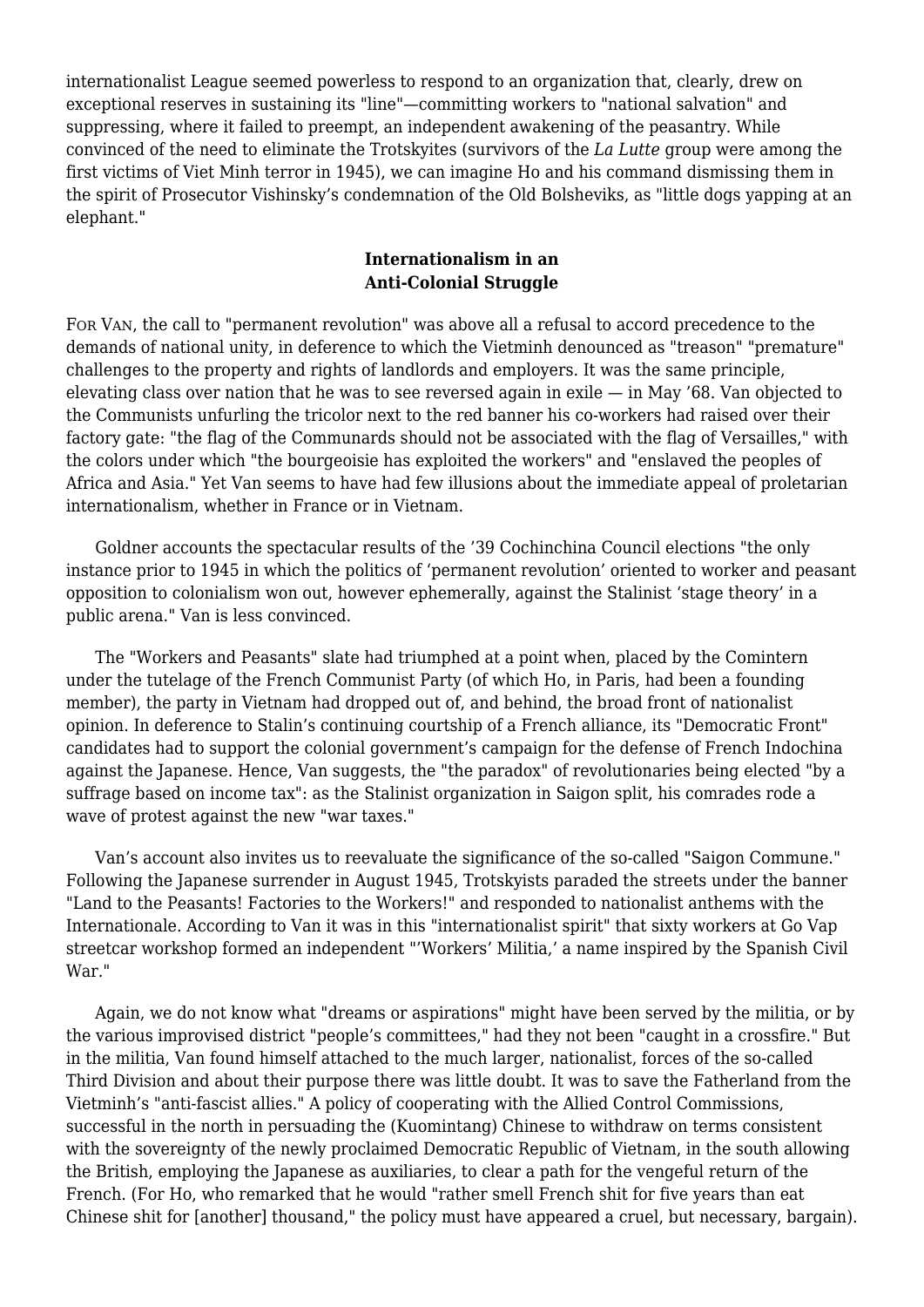### **Tell Me about Your Agrarian Program**

THE TROTSKYISTS WERE ABLE TO CHALLENGE the Stalinists in the city, in its factories and on the waterfront: one reason, perhaps, that the unprecedented cooperation around *La Lutte* was tolerated. The crucial weakness was out in the provinces where, in contrast to the Trotskyists, the Stalinists had real organization, albeit one they employed entirely in accord with their own highpolitical agenda. After the Hitler-Stalin pact reversed their policy of defense collaboration with the French, they had led peasants in Cochinchina in a disastrous insurrection (one in which, having been exiled to the Delta, Van found himself caught).

 In the south, however, the Party had to contend with powerful and, from the last year of Japanese occupation armed, indigenous movements. Reflecting the greater colonial dislocation of the region, these presented a heady patriotic-religious mix: the syncretistic Cao Dai church (with a pantheon that, alongside Buddha, Jesus and Mohammed, elevated Jules Verne) and, among the poorer peasants, the Hoa Hao, followers of "the Mad Monk," the prophet of a liberating Buddha king (who astonishingly, in a brief courtship with the Vietminh, put themselves forward as Social Democrats).

 These movements (which today, after decades of repression, between them still command 4 to 5 million adherents) were in spirit and organization as alien to partisans of the Fourth International as they were to those of the Third. But Van, undeterred, found himself drawn to an extraordinary figure whose name he heard "whispered with respect" when he first moved to Saigon in 1926: a combative journalist who seemed able, as no other, to bridge the gulf between the radical politics of the city and the restive millenarianism of the countryside.

 Educated in France, on his return to Vietnam in 1923, Nguyen An Ninh had rejected a government offer of land and position, to champion the cause not only of independence but also of the debt-oppressed land-hungry peasantry with whom, in Gandhi-like wanderings through the countryside (head shaved like a monk), he seems to have a developed a profound relationship.

 In 1929 more than a hundred peasants and day laborers were convicted in Saigon for membership of "Nguyen An Ninh Secret Society," according the Sûreté, an insurrectionist conspiracy that promised the initiated "some kind of agrarian socialism." Whether, as Van believed, the "Society" was a figment of "denunciations and torture-induced confessions," or whether Ninh had any organizational legacy, even one, as Van suggests in his history, "far removed from a disciplined and structured organization," is unclear. The French cut short his career and ultimately his life, casting him into the penal system, which is where Van (arrested at a clandestine factory meeting) was finally to encounter him in 1936.

 "Burning with naïve curiosity," Van approached Ninh ("alone and silent, leaning against the bars," and seeming to contemplate "the tops of the tamarind tree that rose above the prison walls") and "blurted out: 'Brother Ninh, could you tell me about your agrarian program?'" Ninh turned his head in surprise, looked at Van for a few seconds, then "raised his eyes again toward the tamarind trees and began to sing:

*Dans les jardins de mon père les lilas sont fleuris, Tous les oiseaux du monde viennent y faire leur nid: Auprès de ma blonde, qu'il fait bon, fait bon, fait bon, Auprès de ma blonde, qu'il fait bon dormir.*

[In my father's gardens the lilacs are in flower, all the birds of world come there to nest.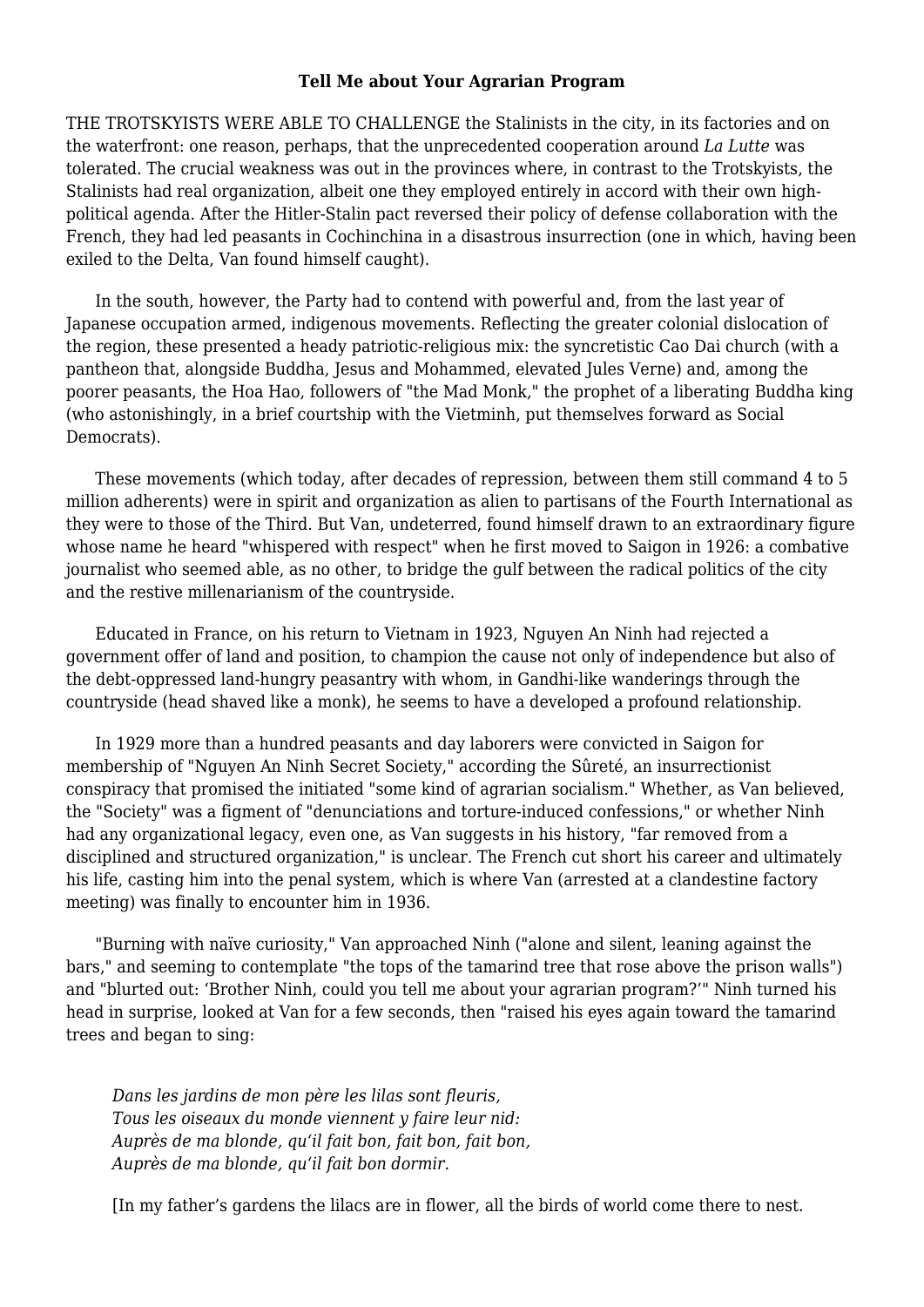Lying beside my darling is sweet, so sweet, lying beside my darling, that's the sweetest sleep.]

 A few days after this "wretched encounter," perhaps noticing that Van was reading Malraux's Le *Temps du mépris* [*Days of Wrath*], Ninh hands him Céline's *Voyage au bout de la nuit* [*Journey to the End of the Night*]—"read this!"

 For Van, Céline "exploded like lightning," a "formidable howl of rage" against "all deadly hypocrisies of the prevailing society." He drinks in the words that "so splendidly debunked patriotism and religion." They are words that his friend (and English translator) Hélène Fleury recalls returned to him some sixty years later when on his first visit to Hanoi they kept running into Ho Chi Minh's huge mausoleum. At "the top his lungs" Van sang Céline's "Le Règlement" [Payback]:

*Mais la question qui me tracasse En te regardant: Est-ce que tu seras plus dégueulasse Mort que vivant?*

[But looking at you, I can't help asking myself: Will you be any more rotten dead than alive?]

But, of course, with Céline, Ninh was offering Van anything but a "program":

*Notre vie est un voyage Dans l'Hiver et dans la Nuit, Nous cherchons notre passage Dans le Ciel où rien ne luit*

[Our life is a journey through winter and night, we seek our passage in a sky without light]

> —the epitaph on the first page of Voyage au bout de la nuit.

## **History of an Unfinished Struggle**

THE PASSAGE DOWN WHICH HO, the "bringer of light," led Vietnam, Van regarded as a dark tunnel and he disowned the war that gouged it with none of my subsequent embarrassment. The "Socialist" republic, for which millions had sacrificed, was "a criminal and barren travesty" (*The Internationalist* 17, 1996). With their "cultivated middle-class" background, the "mandarins" of a hyper-bureaucratic regime (more functionaries to be found in one province than the whole of the Indochinese colonial apparatus) "rule over producers who still do not enjoy collective ownership of the means of production, nor time for reflection, nor the possibility of making their own decisions, nor means of expression, nor the right to strike."

 On his visit in 1997, Fleury reports that Van got close to "the daily lives and working conditions of present-day Vietnamese people thrust by the 'new' economy into development projects funded by South Korean, European, American and Japanese capital"—foreign owners "pleased at how easily the